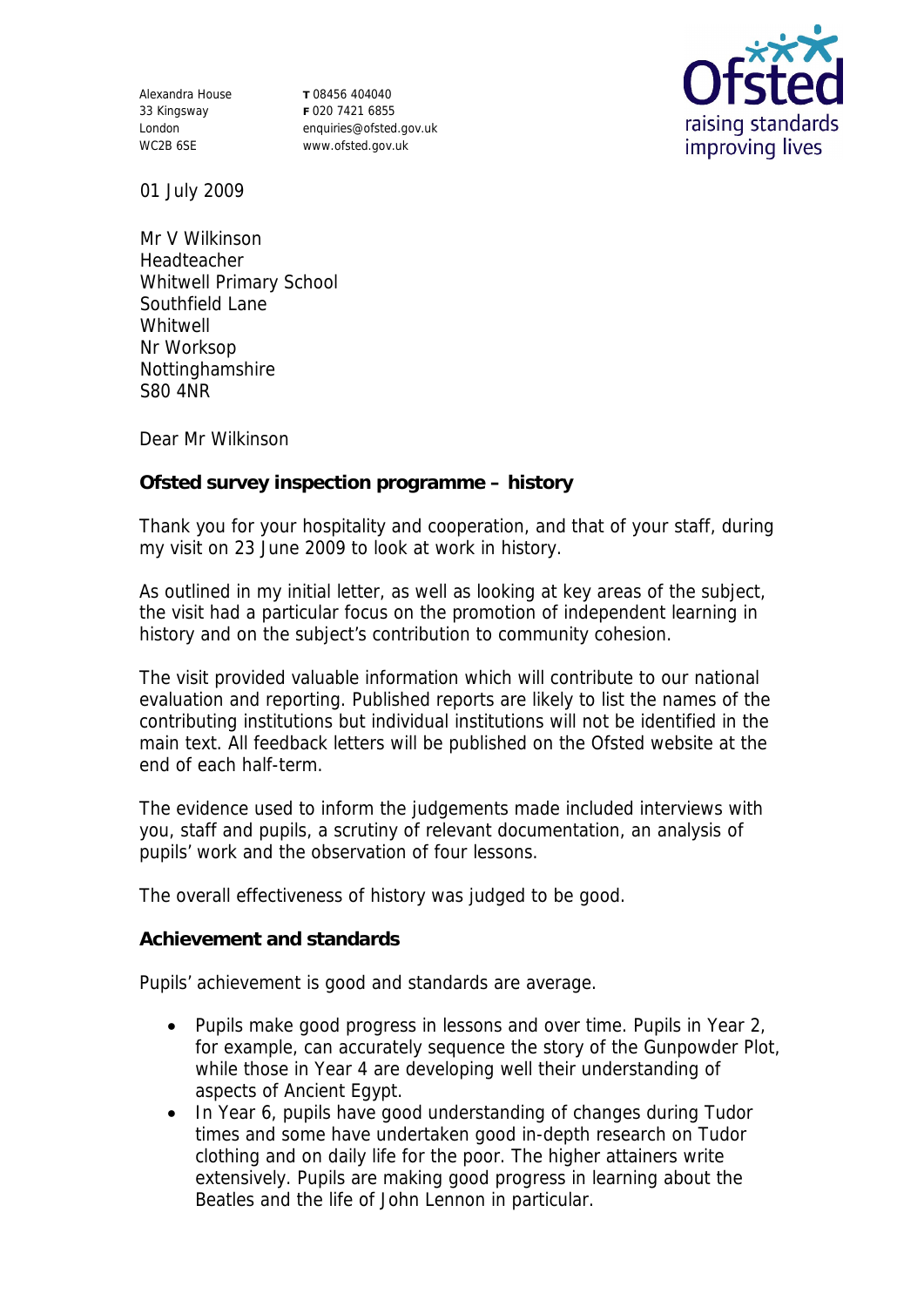- Although pupils are making good progress in developing their knowledge and understanding, their broader historical skills, for example of enquiry and interpretation, are underdeveloped.
- Pupils' attitudes and behaviour are excellent. They are friendly and well motivated. They sustain their concentration on the tasks set and most are interested in learning about the past. They work well with each other and with the adults.

## **Quality of teaching and learning of history**

The quality of teaching and learning is good and, occasionally, has outstanding features.

- Lessons are planned in detail and identify the needs of the various abilities. Appropriate activities are then organised, and pupils of all abilities and backgrounds make good progress.
- There is a good learning environment in lessons. Routines and expectations are well known and understood by the pupils. They settle down quickly and respond well. Teachers and teaching assistants work well together.
- Teachers use the interactive whiteboard competently. They use it to stimulate discussion, to reinforce particular points and use it for showing video clips.
- Teachers use good questioning skills to extend the pupils' understanding. They offer good feedback to individuals and to the class.
- The open-ended nature of some tasks, which enable in-depth research, have led to some excellent challenge for the pupils. Their knowledge and understanding have been extended.
- The activities set are well paced and time is efficiently used. Some excellent use was made of inviting visitors to talk about their childhood in the 1940s, especially as evacuees.
- Pupils' work is regularly marked. Constructive feedback is offered to the pupils who said they valued the comments made because they helped them to improve their work.

**Quality of the curriculum** 

The curriculum is good.

- The curriculum is broad and it meets requirements. It is undergoing a period of profound change where greater emphasis is being placed on cross-curricular links and the development of creativity. Some good links have been established with other subjects, for example English, geography and music. It is important, however, that the integrity of the subject is maintained within this approach.
- The curriculum is enhanced well by the use of outside speakers and through undertaking work in local history. However, visits to other places of historical interest are limited.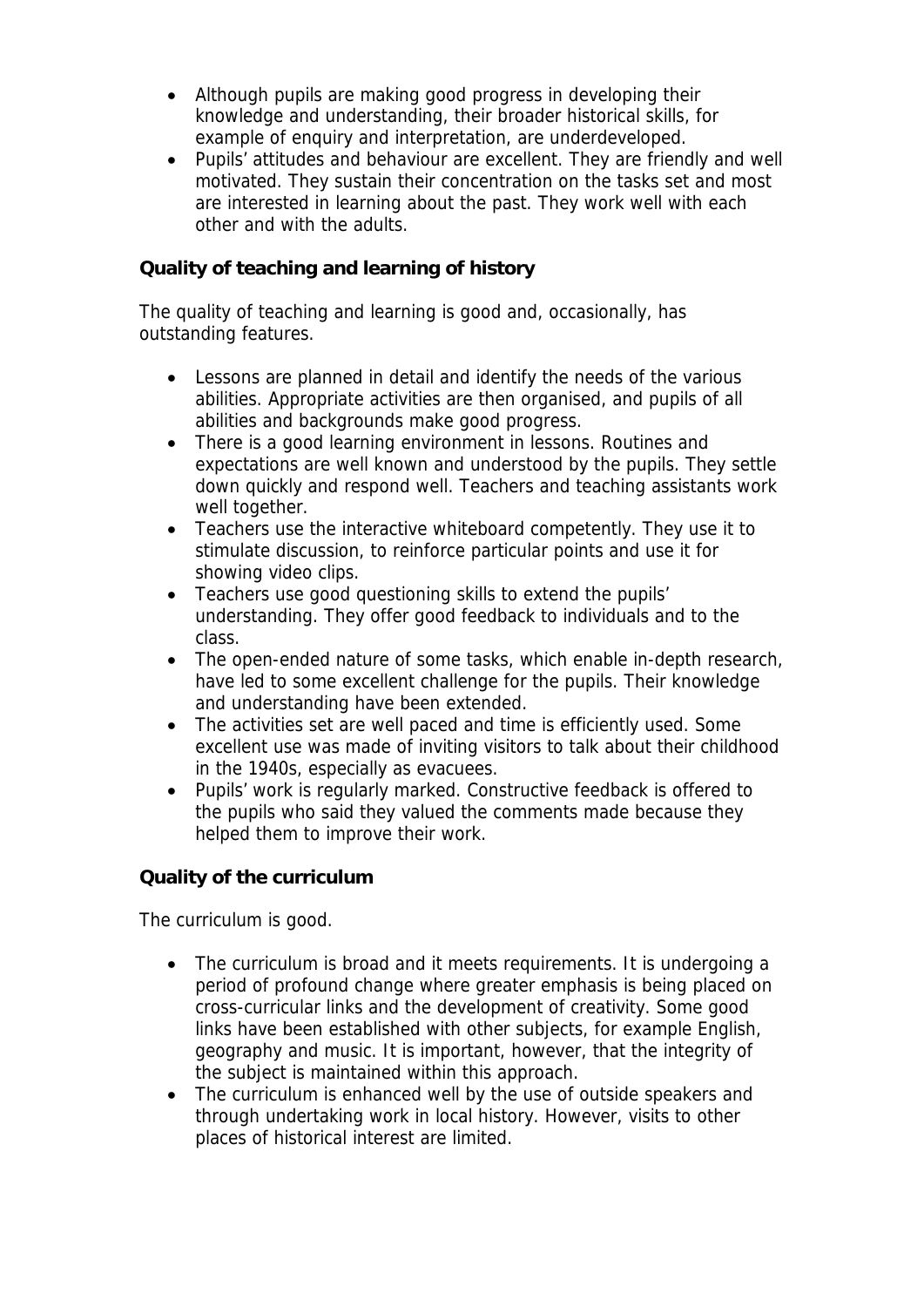## **Leadership and management of history**

The leadership and management of history are good.

- The permanent subject leader has been on long term illness but her role has been ably taken over by a senior leader.
- Both the subject leaders have driven forward developments in history well. There is a thorough process within the school for self evaluation. This includes evaluating the pupils' work, assessing standards and holding discussions with other staff. These approaches have led to an accurate analysis of strengths and weaknesses.
- There is a detailed improvement plan for the subject and appropriate priorities have been identified. The use of more artefacts and the greater use of local historical sites and organisation have been rightly identified as areas for further development.

**Subject issue: the promotion of independent learning**

The promotion of pupils' independent learning is good and, occasionally, has outstanding features.

- There is a good ethos within the school which promotes independent learning for all pupils. This philosophy is strongly embedded in the teachers' routine planning and in lessons.
- Pupils undertake a wide range of independent work in history. They research using computers and textbooks, they bring in artefacts and ask appropriate questions about them, and they are very keen to talk with visitors.
- Pupils work well on their own, in pairs and in small groups. Many were highly motivated in learning more about evacuees during the Second World War, and about the Beatles and the life of John Lennon.

**Subject issue: the subject's contribution to community cohesion** 

The subject's contribution to community cohesion is satisfactory.

- The subject makes good use of local groups and amenities to promote community cohesion. The school works closely with Whitwell Historical Society, Creswell Crags (an international heritage site) and Whitwell Wood Group, who have responsibility for special historical sites. Visitors regularly come into school to talk about local history.
- The school promotes pupils' global understanding through the study of relevant topics. However, the preparation of pupils for life in a culturally and ethnically diverse society is limited and the school is aware of this.

**Areas for improvement, which we discussed, included:**

 ensuring that pupils develop a full range of historical skills, including those of enquiry and interpretation